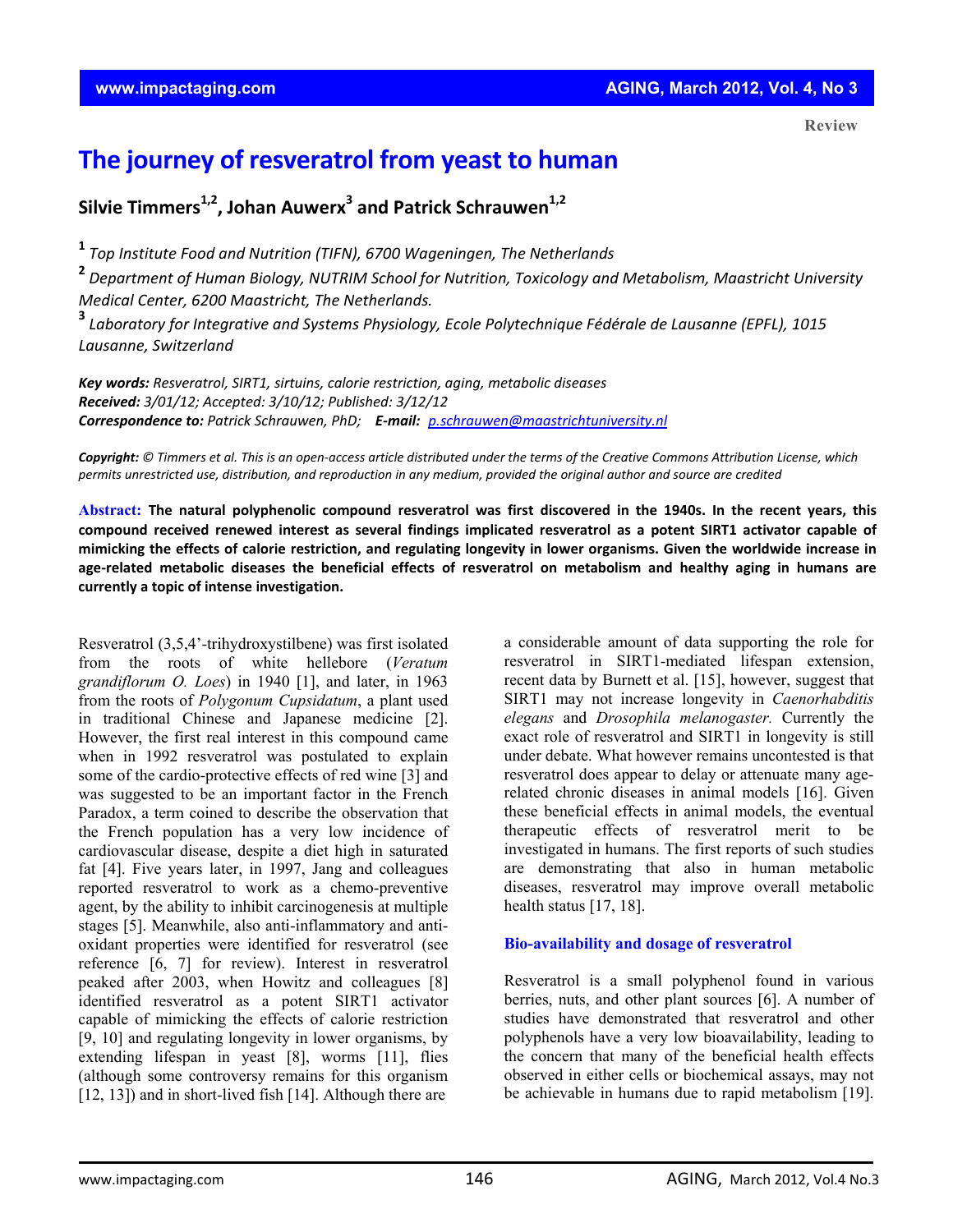So, one important question - though difficult to answer is "what dose of resveratrol should be used?".

The bioavailability and pharmacokinetics of resveratrol has been extensively studied in humans as well as experimental animals. In humans, resveratrol is rapidly taken up after oral consumption of a low dose, with the plasma resveratrol concentration peaking about 30 minutes after consumption [19]. Up to 70% of the ingested resveratrol has been found to be bioavailable in humans based on the levels appearing in the plasma [20], with similar levels being reported for rats  $(-50\%)$ [21]. Both in rats and humans, resveratrol is suggested to undergo an enterohepatic cycle of metabolism. That is, after being taken up quickly by the enterocytes, resveratrol is metabolized to glucuronide and sulfate conjugates, which are secreted back to the intestine where they may be deconjugated and reabsorbed or excreted in the faeces [20, 21]. The enterohepatic cycle thus reduces the concentration of the free compound reaching the different target tissues in the body. In that respect, the low concentration of resveratrol in the blood is likely explained by the enterohepatic cycle, together with rapid metabolism in the liver. The glucuronide and sulfate conjugates, including disulfates and mixed sulfate-glucuronides, are the major metabolites being formed, apart from dihydroresveratrol [22].

So, it is clear that only a small fraction of the ingested resveratrol reaches the body tissues as resveratrol. Furthermore, the amount of resveratrol ingested from dietary sources, such as red wine and juices (rarely exceeding 5 mg/l), often results in plasma levels that are either not detectable or several orders of magnitude below the micromolar concentrations that are employed *in vitro* (~32 nM – 100 μM) [23]. For example, administration of about 25 mg resveratrol results in plasma concentrations of the free form that range from 1 to 5 ng/ml [24] and administration of higher doses (up to 5 g) increased the plasma resveratrol concentration to about 500 ng/ ml [25].

The low doses of resveratrol observed in the plasma after ingestion are worrisome, as the concentrations used *in vitro* are not reached. However, one must bear in mind that resveratrol is lipophilic, meaning that it mixes very well with lipids including membranes and lipoproteins. Therefore, the tissue resveratrol levels may in fact be higher than what is suggested based on plasma levels. However, some of the biological effects of resveratrol are also observed at a very low concentration [26, 27], bringing forward the idea that resveratrol exerts its major effects on the intestinal tissue, affecting the rest of the body through secondary

effects that are indispensible of the plasma levels reached by the compound [6].

In rodent models, the doses employed normally range from as low as 0.1 mg/kg up to 1,000 mg/kg, with even higher or lower doses occasionally being used [6]. Moreover, resveratrol has been show to exert biphasic effects [28]. That is, resveratrol employed at low doses  $\sim$  5 mg/kg/d) has been shown to cause weight gain in mice on a high-fat diet [29], whereas at high doses ( $\sim$  $400/mg/kg/d$ , there is marked weight loss [10]. Also, cardioprotective effects of resveratrol that are observed at 2.5 or 5 mg/kg/d are reversed when the dose is increased to 25 or 50 mg/kg/d [30]. These results may suggest that resveratrol acts via multiple target pathways, and as such, calculating the effective *in vivo* concentration of resveratrol or designing new studies based on current literature is challenging. Further experiments are necessary to show whether resveratrol or its metabolites accumulate sufficiently in tissues to account for the widespread acclaimed role of resveratrol in the treatment of various diseases. But even if the optimal dose for rodent experiments is determined, the question still remains how to extrapolate to a human equivalent dose. Direct extrapolation by body weight is often used as a guideline, however, as proposed by others, body surface area might be a better option [31].

## **Mechanism of action of resveratrol**

The exact mechanisms through which resveratrol exerts a wide range of beneficial effects across species and disease models is currently still unclear [6]. Similar to most other polyphenols, resveratrol is suggested to possess intrinsic anti-oxidant capacity, but it is also implicated to induce the expression of a number of antioxidant enzymes, with probably both mechanisms contributing to an overall reduction in oxidative stress [32]. Resveratrol further interacts with a large number of receptors, kinases, and other enzymes that could plausibly make a major contribution to its biological effects.

In 2003 Howitz and colleagues proposed that resveratrol is capable of increasing the deacetylase activity of Sirtuin 1 (SIRT1), a genetic modulator that is part of the health-promoting pathway that is activated by calorie restriction [8]. It has already been known since the 1930s that a severe lowering of calorie intake dramatically slows the rate of ageing in mammals and lowers the onset of numerous age-related diseases, including cancer, cardiovascular disease, diabetes and neurodegeneration [33, 34].

Sirtuins are a conserved family of NAD<sup>+</sup>-dependent deacetylases (class III histone deacetylases) that were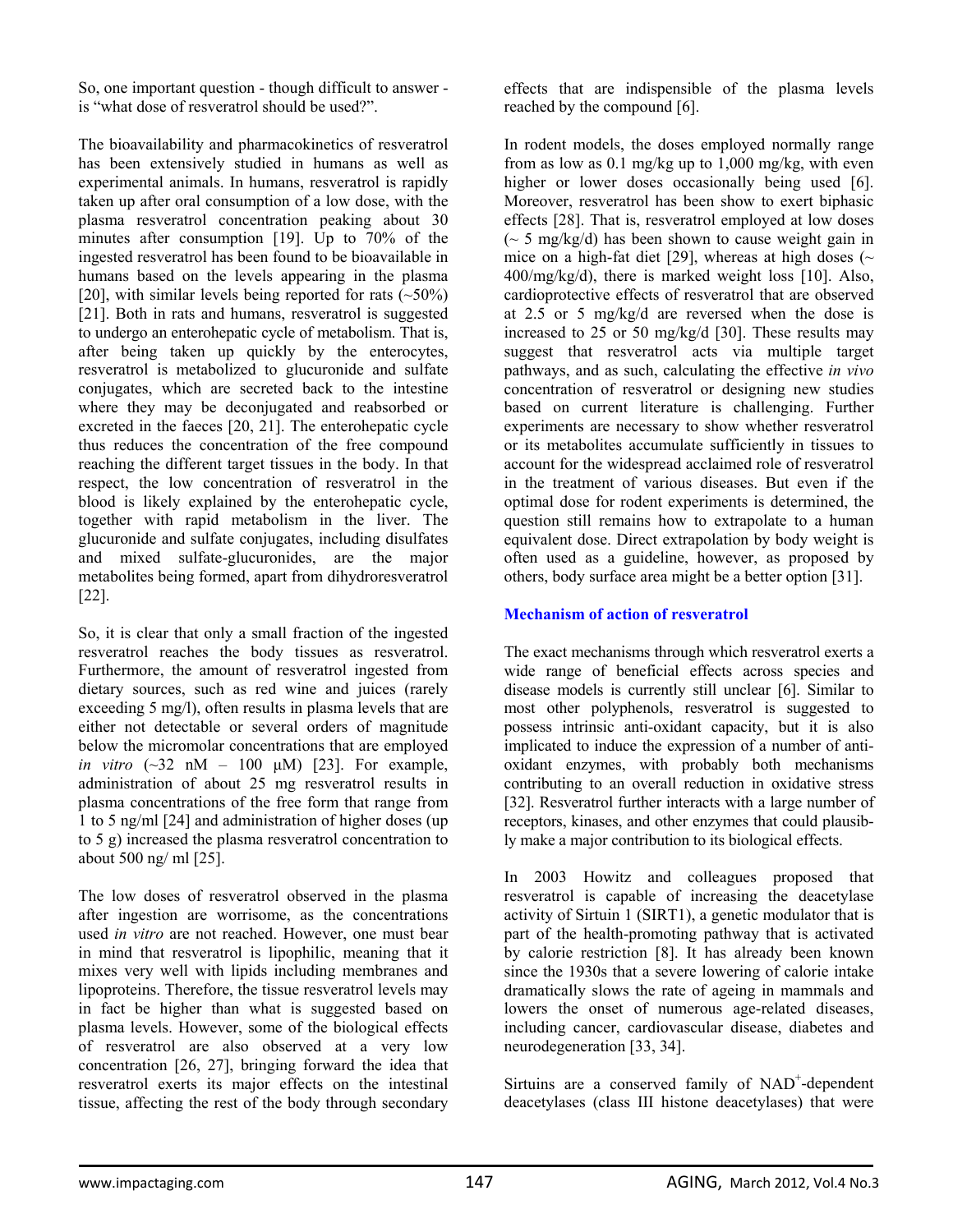named after the founding member, the *Saccharomyces cerevisiae* silent information regulator 2 (Sir 2) protein [35]. A number of subsequent studies showed that resveratrol induced SIRT1 activity in several species (for review see [36]). Furthermore, resveratrol mimics numerous aspects of calorie restriction in all eukaryotes tested to date [8-11, 14, 29, 37] and in most of them, the effect appears dependent on SIRT1 [8, 10, 11]. In line with being an activator of SIRT1, several studies [8, 9, 11, 14], however not all [29], reported that resveratrol increased lifespan. Resveratrol was also shown to increase energy expenditure in mice [9, 10], through increased SIRT1 activation, and during conditions of high fat availability, resveratrol was capable of preventing diet-induced obesity and the onset of obesity-related metabolic diseases, so ultimately protecting mice against the lifespan curbing effects associated with high calorie intake. The molecular mechanism underlying these beneficial effects seem to depend on the resveratrol-induced increase in mitochondrial content, which is explained by increased signalling through the SIRT1/  $PGC1\alpha$  axis [10].

More recently, some studies have questioned the direct activation of SIRT1 by resveratrol [38, 39]. That is, both reports showed that measuring SIRT1 activity by means of the non-physiological fluorescent "Fluor de Lys" substrate assay could lead to artificial results [38, 39]. Furthermore several reports demonstrate that resveratrol can also activate AMPK [9, 40-42], which reconciles with the positive effect on the mitochondrial respiratory chain that has been reported [43]. Hawley et al. [44] reported that resveratrol-induced AMPK activation in isogenic cell lines, stably expressing AMPK complexes containing AMP- insensitive  $\gamma$ 2 subunit variants (R531G), derives from an AMP/ATP imbalance as a consequence of interference with mitochondrial respiration. Although the idea was put forward that the resveratrol-induced AMPK activation was dependent on SIRT1 [45], the use of mouse embryonic fibroblast cells from SIRT1 knock-out mice unequivocally demonstrated that SIRT1 is dispensable for resveratrol-induced AMPK activation [40, 46]. On the contrary, resveratrol cannot activate SIRT1 in the absence of functional AMPK [46, 47]. So, the current working mechanism of resveratrol that evolved from all these reports is that SIRT1 functions as the downstream mediator of AMPK, instead of being a direct molecular target of resveratrol. Canto et al. [48] have shown in that respect that the AMPK induced increase in  $NAD^+$ levels, as a consequence of increased fatty acid oxidation, leads to SIRT1 activation.

Currently, activation of AMPK seems to be a major target of resveratrol's actions, providing a plausible

explanation for a large part of the health benefits observed in reports published to date. However, fully defining the targets of resveratrol that are biologically relevant is an enormous task, made more difficult by the question whether effects are either direct or indirect. This issue is discussed further in [6, 7].

#### **Obesity and diabetes**

In rodent models of diet-induced obesity, a high dose of resveratrol (400 mg/kg/d) improves insulin sensitivity and lowers body weight [10], which has increased the interest and the speculation about its potential use as an anti-diabetic agent in humans. However, applying a lower dose of resveratrol  $\left(\sim 22.5 \text{ mg/kg/d}\right)$  appeared insufficient to produce weight loss, although it still improved glucose tolerance [9]. In fact, low doses of resveratrol are shown to prolong survival in obese mice while simultaneously increasing body weight [29]. One observation that is made, is that animals supplemented with a high dose of resveratrol are capable of increasing their energy expenditure, based on their ability to increase their running distance or tolerate cold longer compared to their untreated controls. However, whether these observations underlie the reduction in body weight is not clear, as voluntary exercise is actually lower in the resveratrol-treated group and body temperature is not detectably changed under basal conditions [10]. Nevertheless, recent work has shown that a one-year intervention with resveratrol at a dose of 200 mg/kg/d seems to cause an increase in basal metabolic rate and total daily energy expenditure in the non-human primate *Microcebus murinus* [49, 50]; indicating that resveratrol might have the potency to enhance energy expenditure thereby promoting weight loss.

In 2007 already, a cross-sectional study found that supplemental resveratrol is taken by 2/3 of people who routinely consume multiple dietary supplements, and this number may be increasing as studies describing resveratrol's health effects have reached the lay public through ample coverage in popular media. Because of the increasing public interest, and the favourable health effects in lower organisms, there is urgent need for studies examining the therapeutic potential of resveratrol in humans, especially since the prevalence of chronic metabolic diseases is reaching epidemic proportions worldwide.

To date, the number of published clinical trials that have examined the effect of resveratrol on insulin sensitivity are still limited and several trials are currently still ongoing (see Table 1 for an overview of all published peer-reviewed clinical trials on resveratrol). However,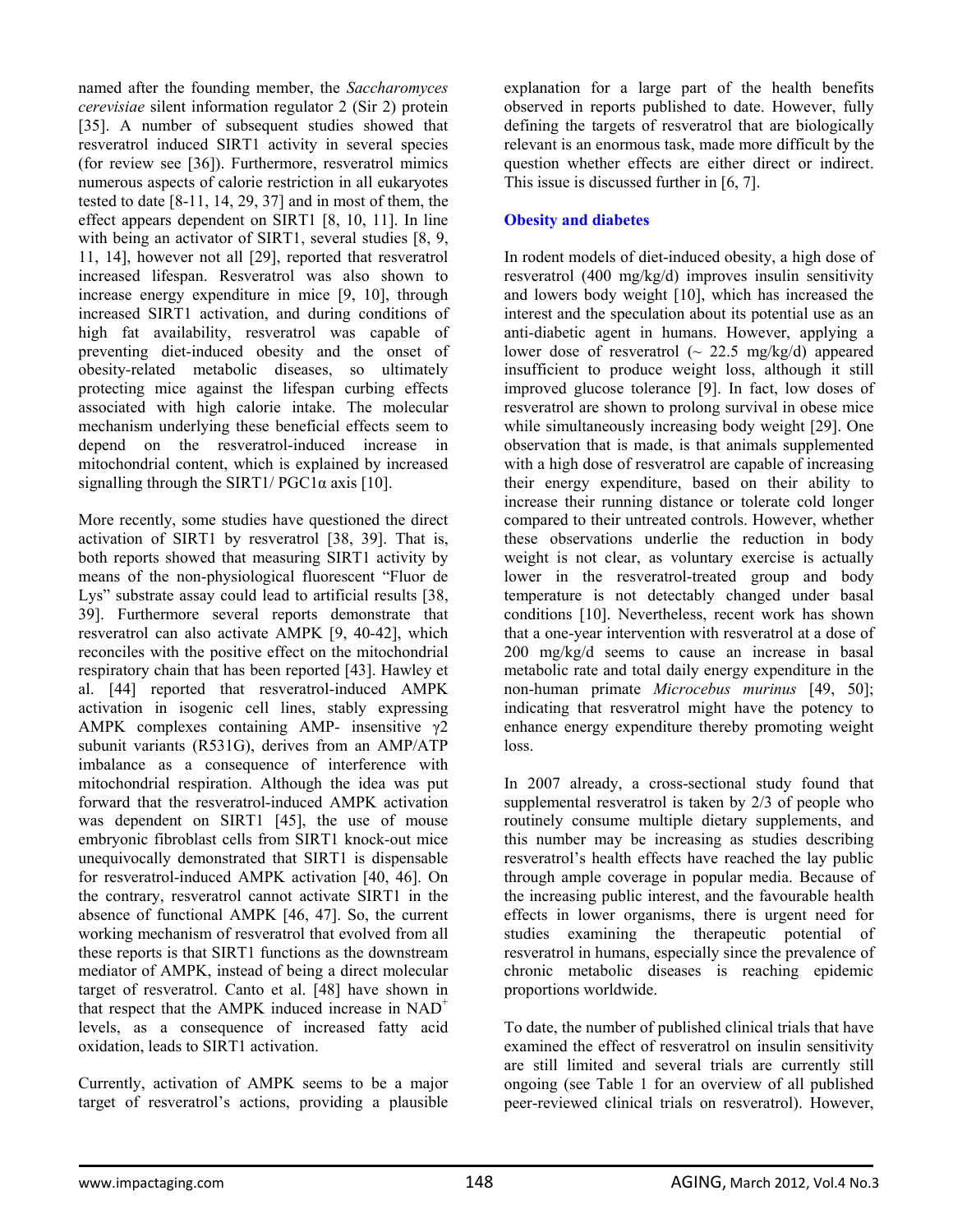none of the peer-reviewed human clinical trials have addressed the ability of resveratrol to serve as a weight loss compound. In 2009 a clinical study Elliott et al. [51] reported for the first time the effect of resveratrol on type 2 diabetes patients at doses of 2.5 and 5 g/day for 28 days. The levels of fasting and postprandial glucose and insulin serum levels were statistically significantly decreased at the dose of 5g/day, but few experimental details were provided in that work. In 2011, Brasnyo et al. [52] found that a four-week intervention with resveratrol in type 2 diabetic men significantly improved insulin sensitivity. Thus, supplementing trans-resveratrol twice daily at a dose of 5 mg decreased insulin resistance (computed by the homeostatic model assessment of insulin resistance HOMA-IR), lowered blood glucose levels and delayed the glucose peak following a standardized meal in type 2 diabetic men (n=10) compared with placebo (n=9) [52]. The authors suggested that a decreased oxidative stress might underlie these effects, as significant reductions in 24 h urinary creatinine-normalized orthotyrosine concentrations and an increased Akt phosphorylation in blood platelets was observed after the fours weeks of supplementation. Ghamin et al. [53]

**Table 1: Summary of peer reviewed published clinical trials\***

reported on the other hand that fasting glucose, insulin or HOMA-IR scores remained unchanged following a six-week supplementation of 40 mg resveratrol (in *P. cuspidatum* extract) in healthy volunteers. In that respect it might be noteworthy to mention that also normal healthy mice on a chow-diet fail to improve their insulin sensitivity upon resveratrol supplementation [10], arguing that resveratrol might only be effective under metabolic stress conditions such as obesity or diabetes. Recently, a small pilot study was carried out that showed the potential of resveratrol treatment to improve glucose tolerance, insulin sensitivity and vascular function [17]. For this intervention the authors chose to study the effects of resveratrol in subjects with impaired glucose tolerance that have definite but not yet severe metabolic dysregulation, and therefore may be most amenable to intervention. After four weeks of resveratrol supplementation with a daily dose of 1, 1.5 or 2g, post meal plasma glucose was lowered in IGT subjects at doses between 1 and 2 g/day, whereas the insulin response remained unchanged [17]. Furthermore, a trend towards an improved post meal endothelial function was reported.

| <b>Authors</b>                     | Participants (n)                                                               | Objective                                         | Form and<br>dose of<br>resveratrol              | <b>Duration</b>                                          | Outcome                                                                                                                                                                                                                                                                                                                                                                                                                                                                                                |
|------------------------------------|--------------------------------------------------------------------------------|---------------------------------------------------|-------------------------------------------------|----------------------------------------------------------|--------------------------------------------------------------------------------------------------------------------------------------------------------------------------------------------------------------------------------------------------------------------------------------------------------------------------------------------------------------------------------------------------------------------------------------------------------------------------------------------------------|
|                                    | Bioavailability from resveratrol supplement (as capsules or in another matrix) |                                                   |                                                 |                                                          |                                                                                                                                                                                                                                                                                                                                                                                                                                                                                                        |
| Almeida et<br>al. 2009 [24]        | Healthy men $(20)$<br>and women $(20)$                                         | Bioavailability<br>from resveratrol<br>supplement | 25, 50, 100, or<br>$150 \text{ mg}$<br>capsules | Multiple,<br>$6x/day$ at 4h<br>intervals for 13<br>doses | Peak plasma concentrations of<br>trans-resveratrol were reached<br>at 0.8-1.5 h post dose.<br>Following the 13th dose of<br>trans-resveratrol 25, 50, 100<br>and 150 mg, mean peak<br>concentration<br>plasma<br>$(C(max))$ was 3.89, 7.39, 23.1<br>63.8<br>and<br>$ng/mL$ .<br>Inter-<br>individual<br>variability<br>was<br>high.<br>Bioavailability<br>was<br>higher<br>after<br>morning<br>administration.<br>Resveratrol<br>was well-tolerated, but with<br>some mild adverse events<br>reported. |
| <b>Boocock et</b><br>al. 2007 [25] | Healthy men (18)<br>and women $(22)$                                           | Bioavailability<br>from resveratrol<br>supplement | $0.5, 1, 2.5,$ or 5<br>g capsules               | Single dose                                              | Consumption of resveratrol<br>did not cause serious adverse<br>events. Resveratrol and six<br>metabolites were recovered<br>from plasma and urine. Peak<br>plasma levels of resveratrol at                                                                                                                                                                                                                                                                                                             |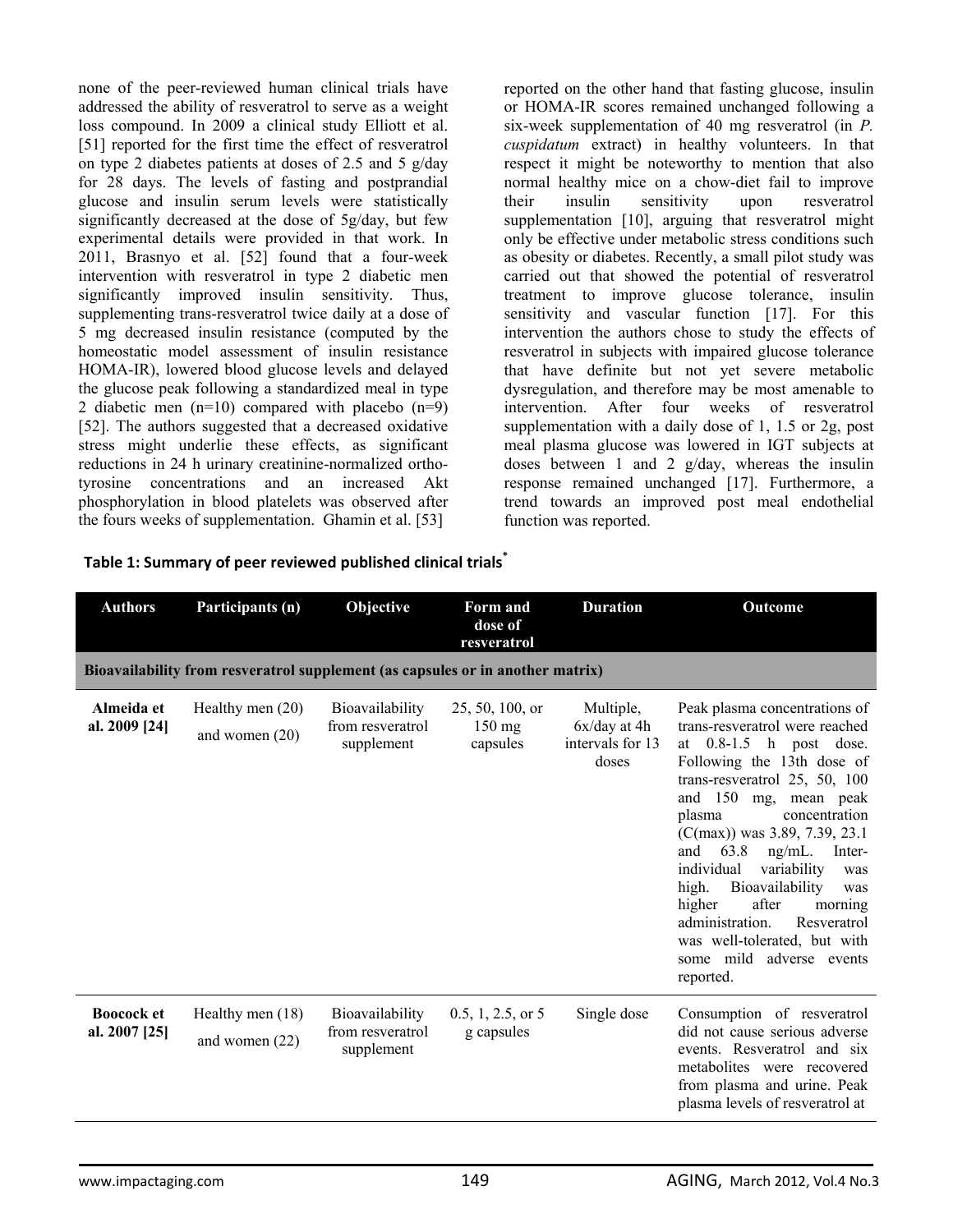|                                   |                                        |                                                      |                                                                                                                                                          |                                                                                                                                              | the highest dose were 539 ng/mL,<br>which occurred 1.5 h post-dose.<br>Peak levels of two monoglucuro-<br>nides and resveratrol-3-sulfate were<br>3- to 8-fold higher. The AUC<br>values for resveratrol-3-sulfate and<br>resveratrol monoglucuronides were<br>up to 23 times greater than those of<br>resveratrol. Urinary excretion of<br>resveratrol and its metabolites was<br>rapid, with 77% of all urinary<br>agent-derived<br>species<br>excreted<br>within 4 h after the lowest dose. |
|-----------------------------------|----------------------------------------|------------------------------------------------------|----------------------------------------------------------------------------------------------------------------------------------------------------------|----------------------------------------------------------------------------------------------------------------------------------------------|------------------------------------------------------------------------------------------------------------------------------------------------------------------------------------------------------------------------------------------------------------------------------------------------------------------------------------------------------------------------------------------------------------------------------------------------------------------------------------------------|
| Brown et al.<br>2010 [56]         | Healthy men $(22)$<br>and women $(18)$ | Bioavailability<br>from<br>resveratrol<br>supplement | $0.5, 1, 2.5,$ or<br>5 g caplets                                                                                                                         | Multiple, once<br>daily for 29<br>days                                                                                                       | Plasma Cmax was 958.6 µg/L<br>following 29 days of 5 g. Cmax<br>and total AUC for the metabolites<br>dramatically exceeded those for<br>resveratrol.                                                                                                                                                                                                                                                                                                                                           |
|                                   |                                        |                                                      |                                                                                                                                                          |                                                                                                                                              | 2.5 $\mu$ and 5 $\mu$ caused mild to<br>moderate<br>gastrointestinal<br>symptoms.                                                                                                                                                                                                                                                                                                                                                                                                              |
| <b>Burkon</b> et<br>al. 2008 [57] | Healthy males (9)                      | Bioavailability<br>from<br>resveratrol<br>supplement | 85.5 mg of<br>peceid per 70<br>kg of body<br>weight                                                                                                      | Single dose,<br>dissolved in<br>100 mL of<br>15% ethanol<br>and made up<br>with a low-fat<br>milk $(1.5%)$ to<br>a total volume<br>of 500 ml | metabolites<br>Trans-resveratrol<br>formed in the plasma and urine<br>were identified and quantified. The<br>metabolites were trans-resveratrol-<br>3-sulfate,<br>trans-resveratrol-3,4-<br>disulfate,<br>trans-resveratrol-3,5-<br>disulfate,<br>trans-resveratrol-3-<br>glucuronide and trans-resveratrol-<br>4-glucuronide. Up to 50% of the<br>plasma trans-resveratrol-3-sulfate,<br>trans-resveratrol-disulfates<br>and<br>trans-resveratrol-glucuronides were<br>bound to proteins.     |
| La Porte et<br>al. 2010 [58]      | Healthy men $(3)$<br>and women $(5)$   | Bioavailability<br>of resveratrol<br>supplement      | $2000$ mg<br>capsules;<br>taken with<br>standard<br>breakfast or<br>high-fat<br>breakfast,<br>quercetin<br>$(500 \text{ mg})$ or<br>100 mL 5%<br>alcohol | Multiple, twice<br>daily                                                                                                                     | Resveratrol in combination with a<br>high-fat breakfast reduced the area<br>under the plasma concentration-<br>time curve and the Cmax compared<br>to a standard breakfast. Quercetin,<br>or 5% alcohol (100 mL) did not<br>influence trans-resveratrol pharma-<br>cokinetics. Resveratrol was well<br>tolerated, although diarrhea was<br>frequently observed.                                                                                                                                |
| Meng et al.<br>2004 [59]          | Healthy men $(3)$                      | Bioavailability<br>of resveratrol<br>supplement      | $0.03, 0.5,$ or 1<br>mg/kg<br>dissolved in 5<br>mL whisky<br>mixed with 50<br>mL water                                                                   | Single                                                                                                                                       | Resveratrol levels were readily<br>detected in the plasma and the<br>urine. The recovery of resveratrol<br>in the plasma suggested a rapid<br>absorption of resveratrol in the<br>gastrointestinal tract.                                                                                                                                                                                                                                                                                      |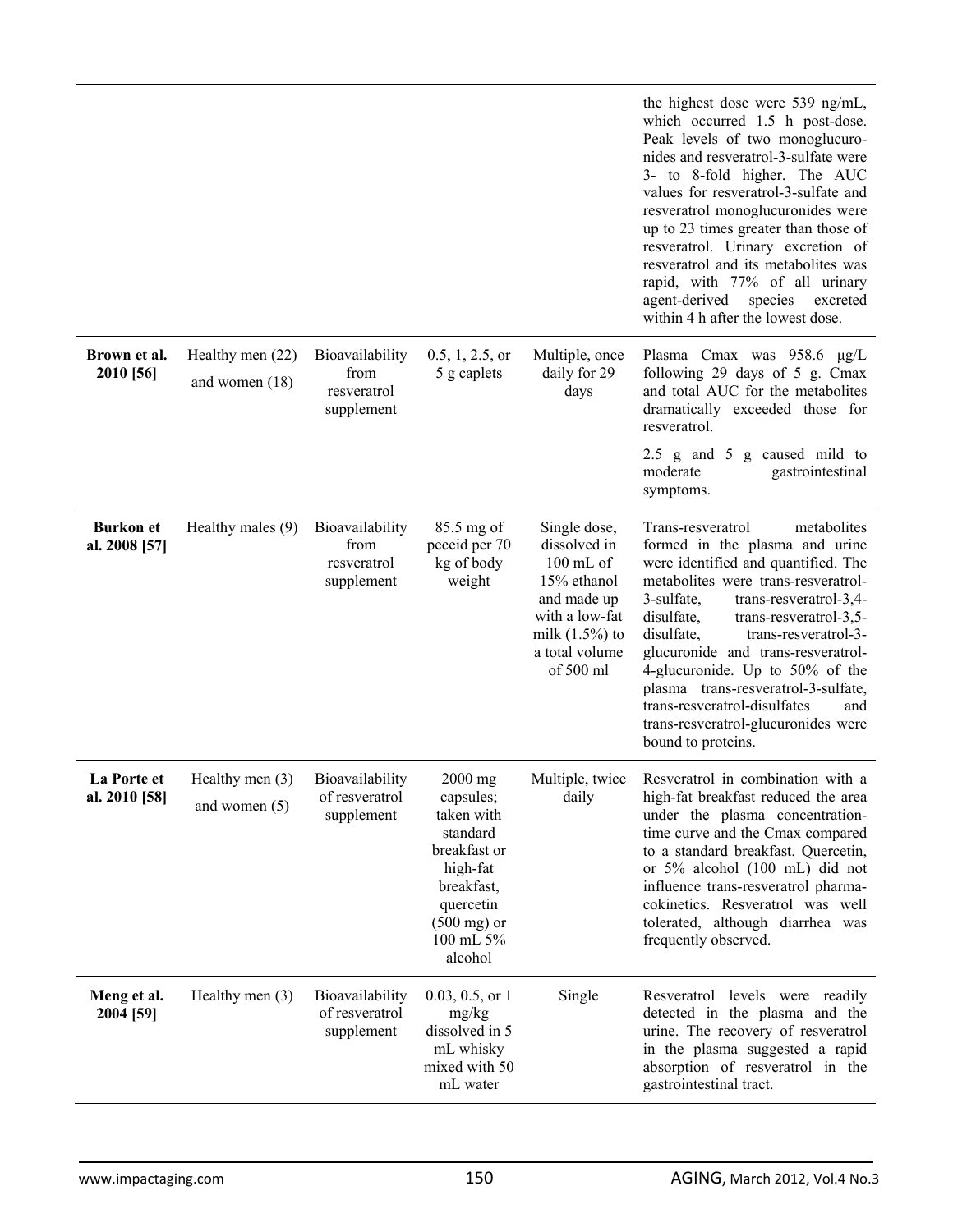| Meng et al.<br>2004 [59]   | Healthy men<br>(3)                                                                                                     | Bioavailability of<br>resveratrol<br>supplement           | 0.32, 0.64, 0.96,<br>or $1.92$ mg<br>delivered in<br>grape juice<br>(200, 400, 600,<br>or 1200 mL)                                                                                                                                      | Single                                                                                                                                                                     | Resveratrol was only detected<br>in the urine at when 600 and<br>1200 mL of grape juice were<br>given. In grape juice, the level<br>of free resveratrol is rather low.<br>Cis- and trans-Piceid are the<br>major resveratrol derivatives in<br>grape juice.                                                                                                                                            |
|----------------------------|------------------------------------------------------------------------------------------------------------------------|-----------------------------------------------------------|-----------------------------------------------------------------------------------------------------------------------------------------------------------------------------------------------------------------------------------------|----------------------------------------------------------------------------------------------------------------------------------------------------------------------------|--------------------------------------------------------------------------------------------------------------------------------------------------------------------------------------------------------------------------------------------------------------------------------------------------------------------------------------------------------------------------------------------------------|
| Nunes et al.<br>2009 [60]  | Healthy young<br>men $(6)$ and<br>healthy young<br>women $(6)$<br>and elderly<br>men $(6)$ and<br>elderly women<br>(6) | Bioavailability of<br>resveratrol<br>supplement           | $200$ mg<br>capsules                                                                                                                                                                                                                    | Single,<br>followed by<br>multiple doses<br>at 8-hour<br>intervals for 3<br>days followed<br>by a last<br>single dose at<br>day 4 (total of<br>eight doses of<br>$200$ mg) | Pharmacokinetic and metabo-<br>lite profile. Resveratrol was<br>well tolerated by young and<br>elderly subjects and the kinetic<br>profile was independent of age<br>and gender.                                                                                                                                                                                                                       |
| Patel et al.<br>2010 [61]  | Colon cancer<br>patients (20)                                                                                          | Bioavailability of<br>resveratrol<br>supplement           | $0.5$ , or $1$ g/day                                                                                                                                                                                                                    | Single dose<br>for 8 days                                                                                                                                                  | Trans-resveratrol (674 nmol/g)<br>resveratrol-3-O-glucuro-<br>and<br>nide<br>(86)<br>$nmol/g$ )<br>were<br>recovered from colonic tissue.                                                                                                                                                                                                                                                              |
| Ortuno et al.<br>2010 [62] | Healthy men<br>(11)                                                                                                    | Bioavailability of<br>resveratrol                         | Randomized,<br>crossover,<br>controlled trial<br>14 $\mu$ g/kg of<br>resveratrol in<br>different<br>matrices: 250<br>mL red wine, 1<br>L grape juice, or<br>10 tablets (red<br>wine extracts<br>enriched with<br>trans-<br>resveratrol) | Single                                                                                                                                                                     | Plasma<br>trans-resveratrol<br>increased as a response to all<br>grape products and that of cis-<br>resveratrol<br>after<br>wine<br>and<br>grape juice. Despite similar<br>doses of trans-resveratrol being<br>administered, the bioavailabili-<br>ty of resveratrol from wine and<br>grape juice is six fold higher<br>than that from tablets.                                                        |
| Walle et al.<br>2004 [20]  | Healthy men<br>(3)<br>and healthy<br>women $(3)$                                                                       | Bioavailability<br>from 14C-<br>resveratrol<br>supplement | 25 mg taken<br>orally and<br>intravenously                                                                                                                                                                                              | Single                                                                                                                                                                     | Absorption is at least 70% with<br>plasma<br>peak<br>levels<br>of<br>resveratrol and metabolites of<br>around 491 ng/ml and a plasma<br>half-life of 9.2 h. Most of the<br>oral dose was recovered in the<br>urine. Three main metabolic<br>identified:<br>pathways<br>were<br>sulfate and glucuronic acid<br>conjugation of the phenolic<br>goups, and hydrogenation of<br>the aliphatic double bond. |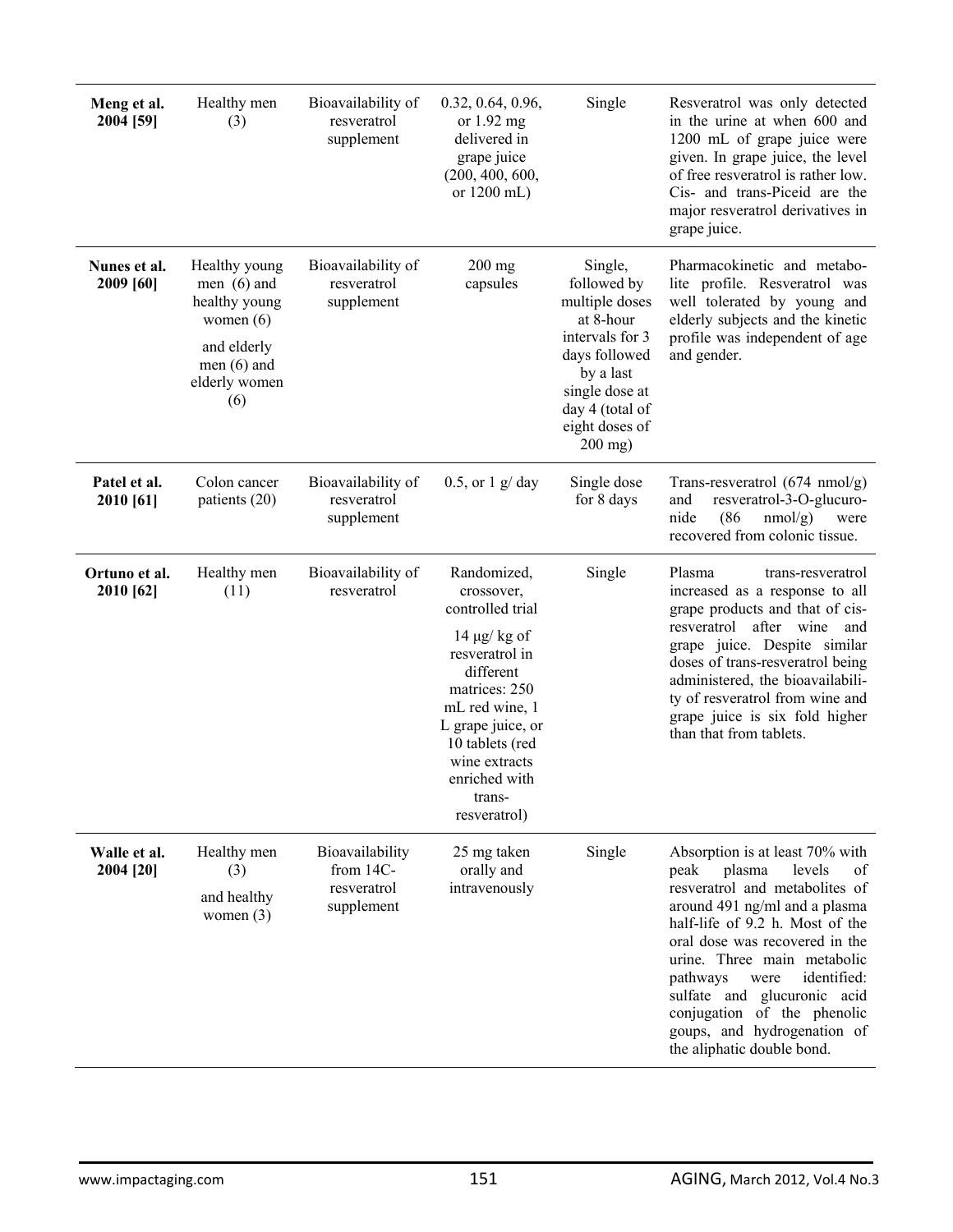| Goldberg et<br>al. 2003 [19]   | Healthy men<br>(12)                      | Bioavailability<br>from three<br>different matrices  | 25 mg/ 70 kg<br>body weight<br>dissolved in 100<br>mL of white<br>wine (11.5%)<br>ethanol), white<br>grape juice, or<br>V8 vegetable<br>juice/<br>homogenate                                          | Single  | Efficient<br>absorption<br>of<br>significant<br>resveratrol<br>but<br>differences in bioavailability<br>pattern between matrices, with<br>plasma resveratrol concentra-<br>tion decreasing most rapidly<br>with V8 and least rapidly<br>using grape juice.                                                                                                                                                                                                                                                                                                   |
|--------------------------------|------------------------------------------|------------------------------------------------------|-------------------------------------------------------------------------------------------------------------------------------------------------------------------------------------------------------|---------|--------------------------------------------------------------------------------------------------------------------------------------------------------------------------------------------------------------------------------------------------------------------------------------------------------------------------------------------------------------------------------------------------------------------------------------------------------------------------------------------------------------------------------------------------------------|
| Gresele et al.<br>2008 [63]    | Healthy men<br>(9)<br>and women<br>(11)  | Bioavailability<br>from moderate<br>wine consumption | 300 mL/d intake<br>of red of white<br>wine.<br>Total<br>polyphenolic<br>concentration:<br>Red wine 1.8<br>$g/L$ ; white wine<br>$0.25$ g/L                                                            | 15 days | Plasma resveratrol concentra-<br>tions increased form 0.72 to<br>1.33 µmol/L for white wine<br>and from $0.71$ to $1.72 \mu \text{mol/L}$<br>for red wine.                                                                                                                                                                                                                                                                                                                                                                                                   |
| Urpi-Sarda et<br>al. 2005 [64] | Healthy men<br>(11)                      | Bioavailability<br>from wine<br>consumption          | 5.38 mg from<br>250 mL red<br>wine                                                                                                                                                                    | Single  | Resveratrol metabolites were<br>incorporated into low-density<br>lipoproteins after a moderate<br>red<br>wine.<br>intake<br>of<br>The<br>metabolites identified in low-<br>lipoproteins<br>density<br>were<br>trans-resveratrol-3-O-glucuro-<br>cis-resveratrol-3-O-<br>nide,<br>glucuronide, cis-resveratrol-3-<br>O-glucoside, and free trans-<br>resveratrol.                                                                                                                                                                                             |
| Vitaglione et<br>al. 2005 [65] | Healthy men<br>(14)<br>and women<br>(11) | Bioavailability<br>from wine<br>consumption          | 3.4, 7.5, or 33<br>$\mu$ g/kg from 300<br>or 600 mL red<br>wine with three<br>different dietary<br>approaches:<br>fasting, a<br>standard meal, a<br>meal with high<br>and low<br>amounts of<br>lipids | Single  | trans-resveratrol<br>Free<br>was<br>found in trace amounts, only<br>samples<br>some<br>serum<br>1n<br>collected 30 minutes after red<br>wine ingestion while after<br>times<br>longer<br>resveratrol<br>glucuronides<br>predominated.<br>Trans-resveratrol bioavailabi-<br>lity was<br>shown to<br>be<br>independent from the meal or<br>its lipid content. However,<br>Wide the wide variation in<br>subject responses combined<br>low<br>bioavailability<br>with<br>suggests that the combination<br>of polyphenols may account<br>for the French paradox. |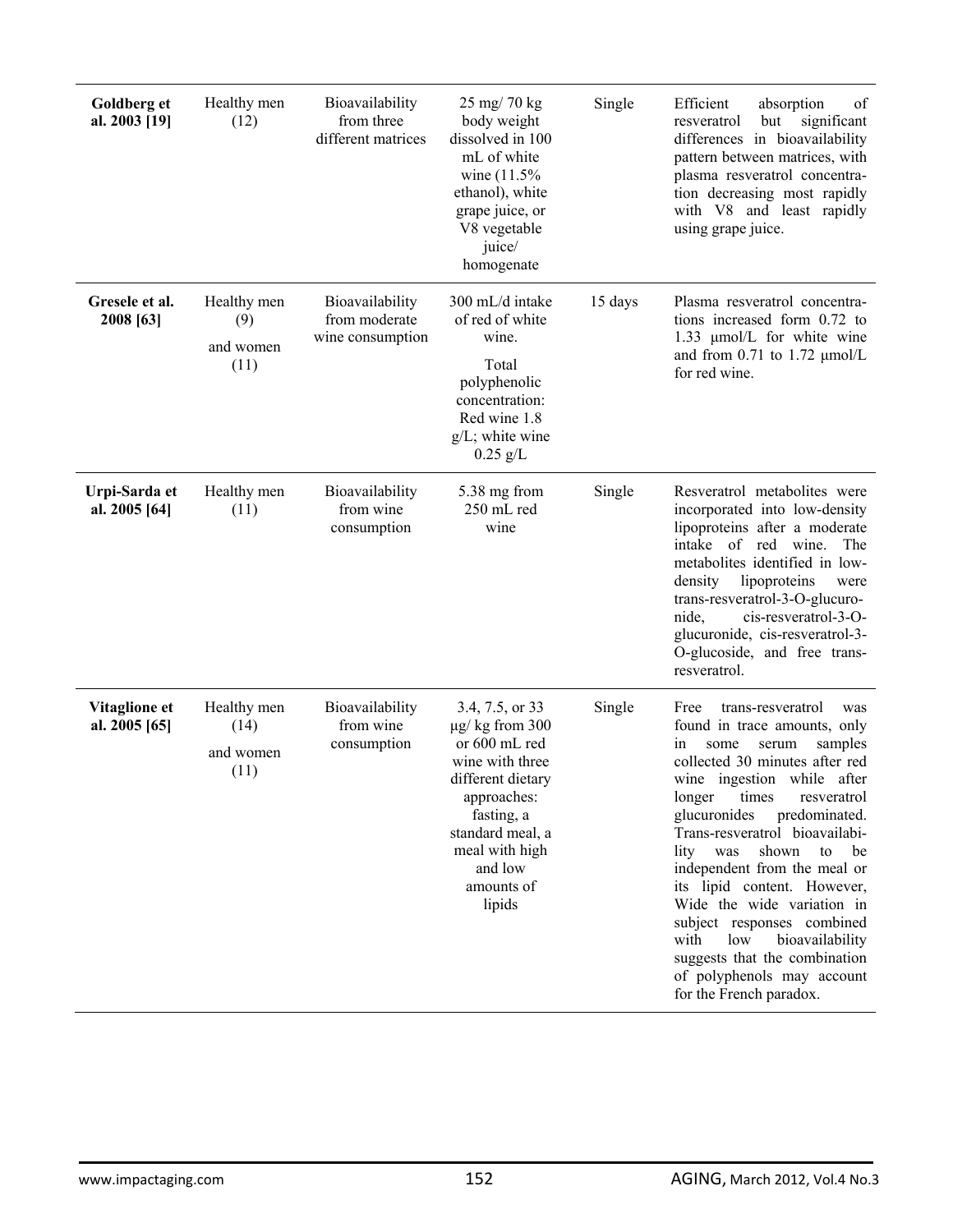| <b>Zamora-Ros</b><br>et al. 2006<br>[66] | Healthy men<br>(10)<br>and healthy<br>women $(10)$ | Bioavailability from<br>wine consumption                                                                                                                                        | 0.357, 0.398, or<br>$2.56$ mg/day<br>from $300$ mL<br>sparkling wine<br>or 200 mL<br>either white<br>wine or red<br>wine                                                                                         | Multiple;<br>once daily,<br>for 28 days     | Significant increases in total<br>resveratrol metabolites were<br>observed in the urine after<br>consumption of<br>sparkling,<br>white or red wine.<br>Resveratrol<br>metabolites<br>in<br>useful<br>be<br>urine<br>may<br>biomarkers of wine intake in<br>epidemiological<br>and<br>intervention studies.                                                                                                                                                                                                                  |  |  |
|------------------------------------------|----------------------------------------------------|---------------------------------------------------------------------------------------------------------------------------------------------------------------------------------|------------------------------------------------------------------------------------------------------------------------------------------------------------------------------------------------------------------|---------------------------------------------|-----------------------------------------------------------------------------------------------------------------------------------------------------------------------------------------------------------------------------------------------------------------------------------------------------------------------------------------------------------------------------------------------------------------------------------------------------------------------------------------------------------------------------|--|--|
|                                          | <b>Oxidative stress and inflammation</b>           |                                                                                                                                                                                 |                                                                                                                                                                                                                  |                                             |                                                                                                                                                                                                                                                                                                                                                                                                                                                                                                                             |  |  |
| <b>Ghanim</b> et<br>al. 2010 [53]        | Healthy adults<br>(20)                             | Oxidative stress and<br>inflammation                                                                                                                                            | Polygonum<br>cupsidatum<br>extract contain<br>40 mg of<br>resveratrol<br>Randomized,<br>placebo<br>controlled                                                                                                    | Daily for 6<br>weeks                        | induced<br>The<br>extract<br>a<br>significant<br>reduction<br>in<br>reactive<br>species<br>oxygen<br>generation as shown by a<br>decrease in the expression of<br>P47 (phox), NFKB, JNK-1,<br>PTP-1B,<br>SOCS-3<br>in<br>cells,<br>mononuclear<br>when<br>compared to<br>placebo<br>and<br>The<br>baseline.<br>also<br>extract<br>suppressed<br>plasma<br>concentrations of TNF- $\alpha$ , IL-6<br>and CRP.                                                                                                                |  |  |
| <b>Ghanim</b> et<br>al. 2011 [67]        | Healthy men<br>(4)<br>and women<br>(6)             | Markers of oxidative<br>stress, inflammation,<br>Nrf-2 binding<br>activity, the<br>concentrations of<br>endotoxin<br>(lipopolysaccharide)<br>and lipoprotein<br>binding protein | Crossover,<br>placebo<br>controlled.<br>- High-fat high-<br>carbohydrate<br>meal with<br>placebo<br>- High-fat high-<br>carbohydrate<br>meal with 100<br>mg resveratrol<br>and 75 mg<br>grapeskin<br>polyphenols | 2 visits, 1<br>week apart                   | The<br>supplement<br>containing<br>resveratrol<br>and<br>muscadine<br>polyphenols<br>the<br>suppresses<br>increase in oxidative stress,<br>lipopolysaccharide<br>and<br>lipoprotein binding protein<br>concentrations, and expression<br>of TLR-4, CD14, IL-1 $\beta$ and<br>SOCS-3 in mononuclear cells<br>after<br>high-fat<br>high-<br>a<br>carbohydrate meal. It also<br>specific<br>Nrf-2<br>stimulates<br>activity<br>induces<br>the<br>and<br>expression of the<br>related<br>antioxidant genes NQO-1 and<br>GST-P1. |  |  |
| <b>Cardiovascular effects</b>            |                                                    |                                                                                                                                                                                 |                                                                                                                                                                                                                  |                                             |                                                                                                                                                                                                                                                                                                                                                                                                                                                                                                                             |  |  |
| <b>Kennedy</b> et<br>al. 2010 [68]       | Young healthy<br>men $(4)$ and<br>women $(20)$     | Cognitive<br>performance and<br>localized cerebral<br>blood flow                                                                                                                | Double-blind,<br>placebo-<br>controlled,<br>crossover<br>250 or 500 mg<br>capsules                                                                                                                               | Single; once<br>daily on 3<br>separate days | Resveratrol dose-dependently inc<br>flow during task performance,<br>concentrations of haemoglobin.<br>enhance cognitive function.                                                                                                                                                                                                                                                                                                                                                                                          |  |  |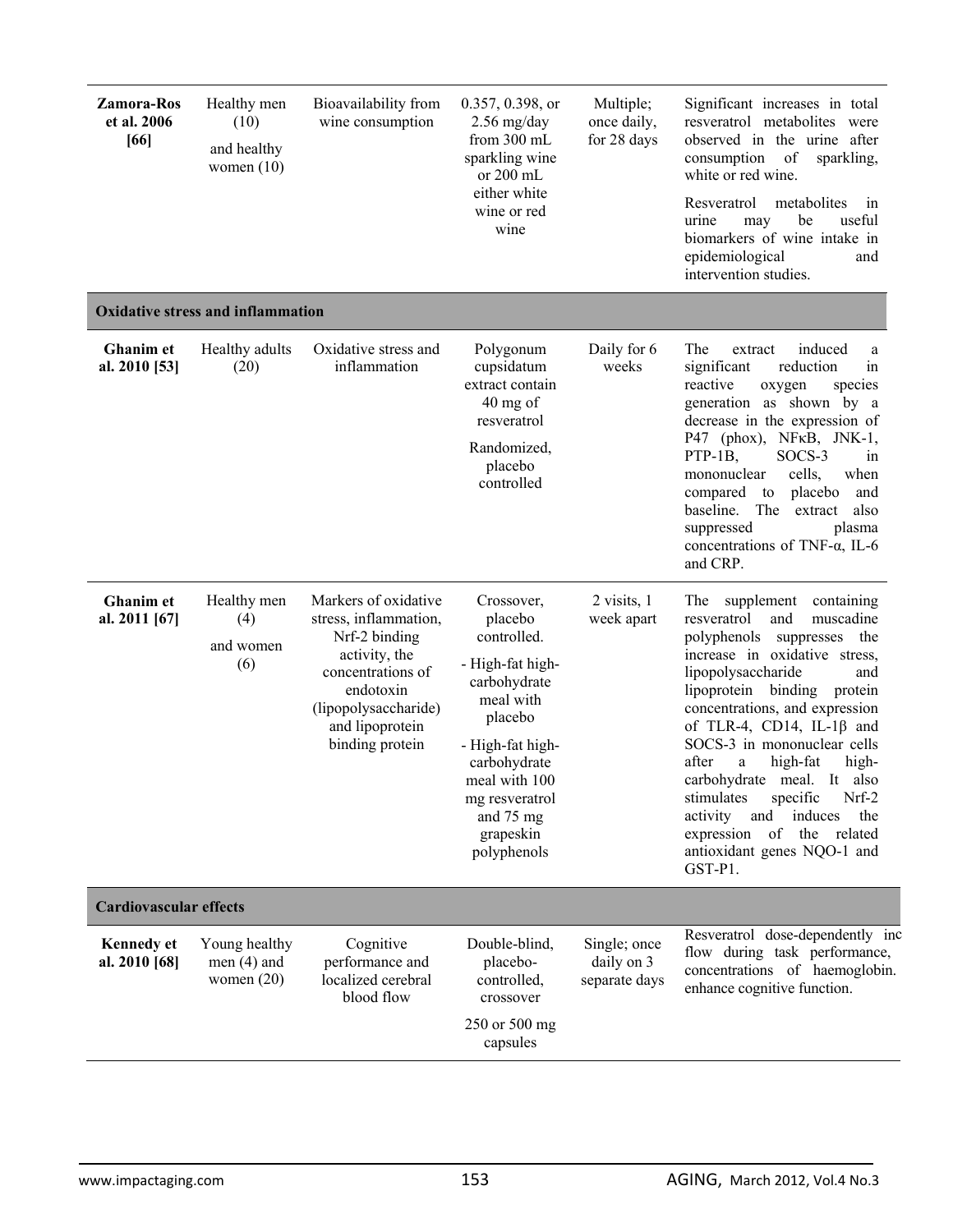| Wong et al.<br>2010 [69]   | Overweight/<br>obese men (14)<br>and post-<br>menopausal<br>women $(5)$ with<br>borderline<br>hypertension | Endothelial<br>function and<br>cardiovascular<br>health                                                                                                               | 30, 90, or 270<br>mg in a<br>randomized<br>double-blind<br>crossover<br>design                                                                                                                                                                                                                   | Each dose for<br>6 days                | Flow-mediated dilation of the<br>brachial artery increased 45<br>min following $30$ , $90$ , and $270$<br>mg doses of resveratrol.                                                                                                                                                                                                                                                                                                |
|----------------------------|------------------------------------------------------------------------------------------------------------|-----------------------------------------------------------------------------------------------------------------------------------------------------------------------|--------------------------------------------------------------------------------------------------------------------------------------------------------------------------------------------------------------------------------------------------------------------------------------------------|----------------------------------------|-----------------------------------------------------------------------------------------------------------------------------------------------------------------------------------------------------------------------------------------------------------------------------------------------------------------------------------------------------------------------------------------------------------------------------------|
| Cancer                     |                                                                                                            |                                                                                                                                                                       |                                                                                                                                                                                                                                                                                                  |                                        |                                                                                                                                                                                                                                                                                                                                                                                                                                   |
| Nguyen et al.<br>2009 [70] | Colorectal cancer<br>patients (8)                                                                          | A phase-I pilot<br>study in which the<br>effects of<br>resveratrol are<br>examined on Wnt<br>signalling in the<br>normal colonic<br>mucosa and colon<br>cancer tissue | 4 groups:<br>$- N=3:80 g of$<br>grape powder<br>dissolved in<br>water<br>$- N=2 120 g of$<br>grape powder<br>dissolved in<br>water<br>$-$ N=2 20 mg of<br>resveratrol<br>(capsule<br>containing also<br>quercetin)<br>$- N=180$ mg of<br>resveratrol<br>(capsule<br>containing also<br>quercetin | Daily for two<br>weeks                 | Grape powder (80 g), which<br>contains<br>doses<br>low<br>0f<br>combination<br>in<br>resveratrol<br>other<br>with<br>bioactive<br>components, can inhibit the<br>Wnt pathway<br>in colonic<br>cancer patients but this effect<br>is confined to the normal<br>colonic mucosa.                                                                                                                                                     |
| Patel et al.<br>2010 [61]  | Colon cancer<br>patients (20)                                                                              | Chemo preventive<br>activity                                                                                                                                          | $0.5$ , or $1 \frac{g}{day}$                                                                                                                                                                                                                                                                     | Single dose<br>for 8 days              | Resveratrol reduced tumour<br>cell proliferation by 5%.                                                                                                                                                                                                                                                                                                                                                                           |
| Chow et al.<br>2010 [71]   | Healthy men $(11)$<br>and women $(31)$                                                                     | Effect on drug-<br>and carcinogen-<br>metabolizing<br>enzymes                                                                                                         | 1 g caplets                                                                                                                                                                                                                                                                                      | Once daily for<br>28 days              | Resveratrol<br>intervention<br>inhibited<br>the<br>phenotypic<br>of<br>indices<br>CYP3A4,<br>CYP2D6, and CYP2C9 and<br>induced the phenotypic index<br>of 1A2. Overall, GST and<br>UGT1A1<br>activities<br>were<br>minimally affected by the<br>intervention,<br>although<br>an<br>induction of GST- $\pi$ level and<br>UGT1A1<br>activity<br>was<br>observed in individuals with<br>baseline<br>low<br>enzyme<br>level/activity. |
| Brown et al.<br>2010 [56]  | Healthy men (22)<br>and women $(18)$                                                                       | Chemo preventive<br>properties                                                                                                                                        | $0.5, 1, 2.5,$ or 5<br>g caplets                                                                                                                                                                                                                                                                 | Multiple, once<br>daily for 29<br>days | Resveratrol<br>decreased<br>circulating IGF-1 and IGFBP-<br>3 in circulating plasma. The<br>decrease was most marked at<br>2.5 g. The observed decrease<br>might contribute to cancer<br>chemo preventive activity.                                                                                                                                                                                                               |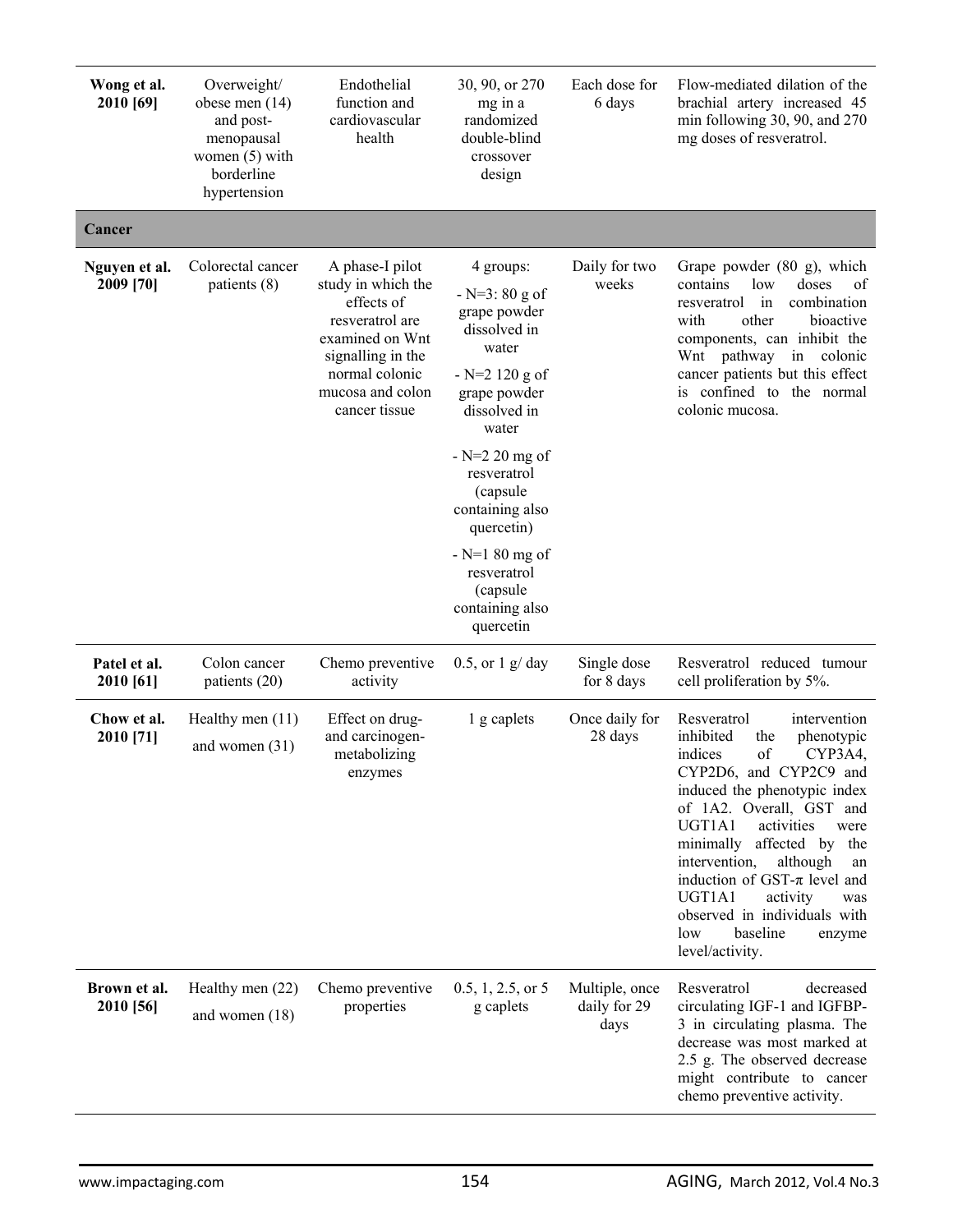| Diabetes, obesity, and metabolism   |                                                                           |                                               |                                                                                                              |                             |                                                                                                                                                                                                                                                                                                                                                                                                                            |  |
|-------------------------------------|---------------------------------------------------------------------------|-----------------------------------------------|--------------------------------------------------------------------------------------------------------------|-----------------------------|----------------------------------------------------------------------------------------------------------------------------------------------------------------------------------------------------------------------------------------------------------------------------------------------------------------------------------------------------------------------------------------------------------------------------|--|
| Elliot et al.<br>2009 [51]          | Type 2 diabetics                                                          | Insulin sensitivity                           | 2.5, or $5 g$                                                                                                | Daily for 28<br>days        | Decreased<br>fasting<br>and<br>postprandial<br>glucose<br>and<br>insulin at 5 g.                                                                                                                                                                                                                                                                                                                                           |  |
| Brasnyo et al.<br>2011 [52]         | Diabetic men<br>(19)                                                      | Insulin sensitivity                           | 5 mg capsules                                                                                                | Twice daily<br>for 4 weeks  | significantly<br>Resveratrol<br>decreased insulin resistance (as<br>measured by HOMA index),<br>while it increased the pAkt:Akt<br>ratio in platelets.                                                                                                                                                                                                                                                                     |  |
|                                     |                                                                           |                                               |                                                                                                              |                             | Urinary<br>ortho-tyrosine<br>excretion<br>(a)<br>measure<br>of<br>oxidative stress) decreased by<br>resveratrol.                                                                                                                                                                                                                                                                                                           |  |
| <b>Timmers et</b><br>al. 2011 [18]  | Healthy obese<br>men $(11)$                                               | Metabolic effects                             | 75 mg of<br>resveratrol in a<br>randomized<br>double-blind,<br>placebo-<br>controlled<br>crossover<br>design | Twice daily,<br>for 30 days | Resveratrol<br>improved<br>the<br>metabolic profile: resveratrol<br>reduced sleeping and resting<br>metabolic<br>In muscle,<br>rate.<br>activated<br>the<br>resveratrol<br>AMPK-SIRT1-PGC1α<br>axis.<br>reduced<br>blood<br>Resveratrol<br>glucose<br>and insulin<br>levels,<br>reduced<br>liver<br>fat<br>storage,<br>improved muscle mitochon-<br>drial function and<br>reduced<br>inflammation markers in the<br>blood. |  |
| <b>Crandall et</b><br>al. 2012 [17] | Older men $(3)$<br>and women (7)<br>with impaired<br>glucose<br>tolerance | Glucose tolerance<br>and vascular<br>function | 1, 1.5, or 2 g                                                                                               | Daily for 4<br>weeks        | Decreased peak glucose and 3-<br>h glucose AUC following a<br>meal at 1.5 and 2 g. Matsuda<br>index for insulin sensitivity<br>improved at 1.5 and 2 g. Trend<br>towards improved hyperemia<br>index.                                                                                                                                                                                                                      |  |

**\*This table was partly based on [72, 73].**

We also investigated the metabolic effects of resveratrol in obese men [54] and were able to support the notion that resveratrol might have a similar mechanism of action in obese humans as in high-fat fed animals. Supplementation with resveratrol for 30 days induced health effects that were comparable to the effects of calorie restriction. Resveratrol reduced sleeping and resting metabolic rate in the absence of body weight changes. Furthermore, skeletal muscle mitochondrial function and fat oxidative capacity improved and fasting plasma glucose and insulin values were decreas-

ed by resveratrol. Gene set enrichment analysis revealed that resveratrol activated similar pathways in humans compared to mice, as mitochondrial pathways related to ATP production and oxidative phosphorylation were upregulated and inflammatory pathways were downregulated. In accordance to the rodent data, we confirmed that resveratrol supplementation induced an increase in skeletal muscle SIRT1 protein levels. These results are especially encouraging since Rutanen et al. showed that low SIRT1 expression could contribute to the disturbance in energy balance, that is already present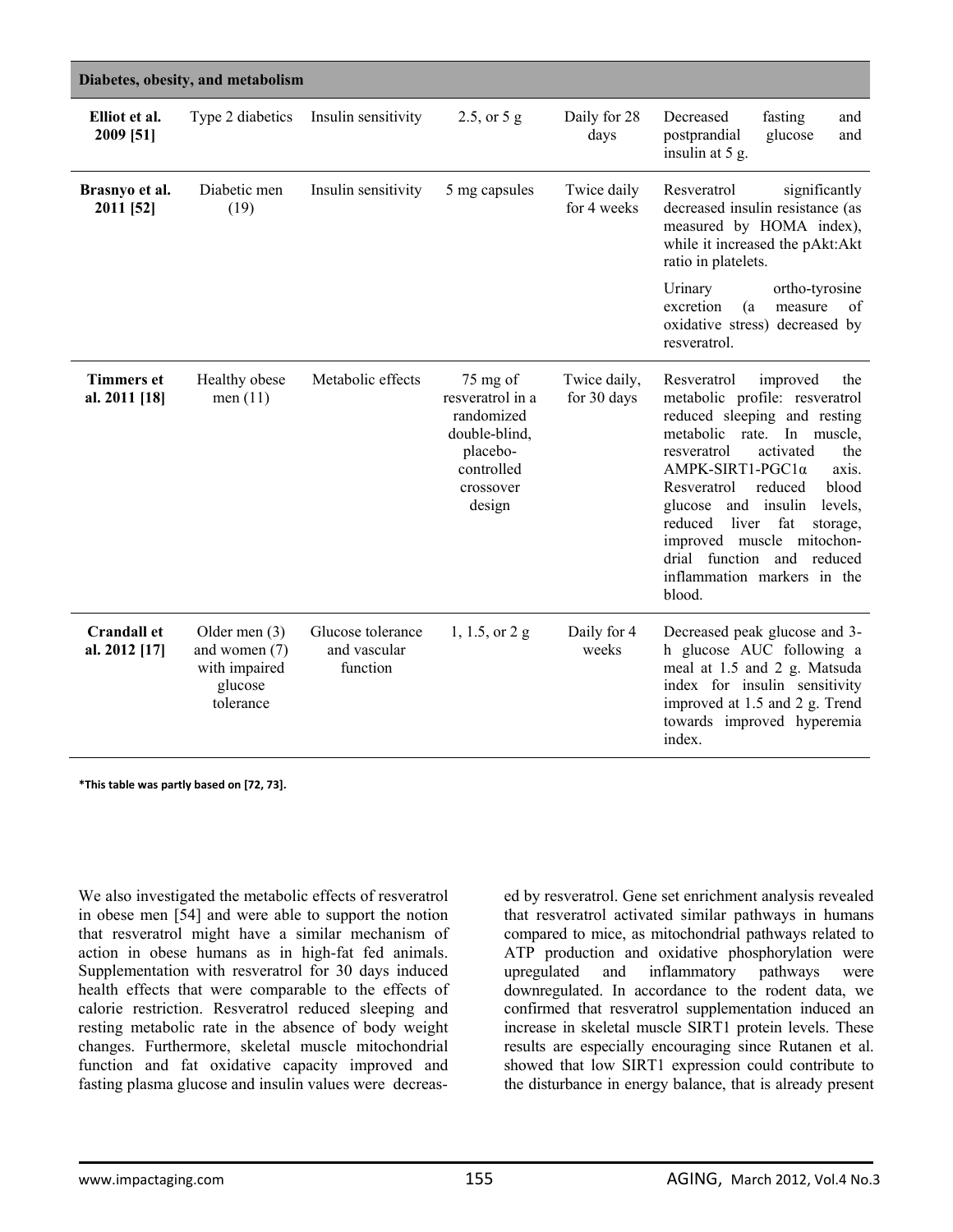in offspring of type 2 diabetes, by reducing mitochondrial function [55].

Though limited data is available on resveratrol's efficacy in chronic metabolic diseases in humans, the clinical trials that are available show much promise that resveratrol might be applied to improve general health status and prevent chronic disease in humans. However, further research is warranted to increase our understanding of the physiological responses of resveratrol before widespread use in humans can be promoted. Future research should aim to explore the relationship between dose – bioavailability- and efficacy and further define the pleiotrophic mechanisms of actions in humans. Furthermore, chronic studies are an absolute must, as it is still unclear if resveratrol supplementation on the longer term is beneficial for overall health status.

### **CONFLICT OF INTERESTS STATEMENT**

The authors of this manuscript have no conflict of interest to declare.

#### **REFERENCES**

**1.** Takaoka MJ. Of the phenolic substances of white hellebore (*Veratrum grandiflorum Loes. fil.).* J. Faculty Sci. Hokkaido Imperial University. 1940; 3: 1‐16.

**2.** Nonomura S, Kanagawa H, and Makimoto A. [Chemical Constituents of Polygonaceous Plants. I. Studies on the Components of Ko‐J O‐Kon. (Polygonum Cuspidatum Sieb. Et Zucc.)]*.* Yakugaku Zasshi. 1963; 83: 988‐990.

**3.** Siemann EH, Creasy, L.L. Concentration of the phytoalexin resveratrol in wine. Am. J. Eno. Vitic. 1992; 43: 49‐52.

**4.** Liu BL, Zhang X, Zhang W, and Zhen HN. New enlightenment of French Paradox: resveratrol's potential for cancer chemoprevention and anti‐cancer therapy*.* Cancer Biol Ther. 2007; 6: 1833‐1836.

**5.** Jang M, Cai L, Udeani GO, Slowing KV, Thomas CF, Beecher CW, Fong HH, Farnsworth NR, Kinghorn AD, Mehta RG, Moon RC, and Pezzuto JM. Cancer chemopreventive activity of resveratrol, a natural product derived from grapes*.* Science. 1997; 275: 218‐220.

**6.** Baur JA and Sinclair DA. Therapeutic potential of resveratrol: the in vivo evidence*.* Nat Rev Drug Discov. 2006; 5: 493‐506.

**7.** Vang O, Ahmad N, Baile CA, Baur JA, Brown K, Csiszar A, Das DK, Delmas D, Gottfried C, Lin HY, Ma QY, Mukhopadhyay P, Nalini N, Pezzuto JM, Richard T, Shukla Y, et al. What is new for an old molecule? Systematic review and recommendations on the use of resveratrol*.* PLoS One. 2011; 6: e19881.

**8.** Howitz KT, Bitterman KJ, Cohen HY, Lamming DW, Lavu S, Wood JG, Zipkin RE, Chung P, Kisielewski A, Zhang LL, Scherer B, and Sinclair DA. Small molecule activators of sirtuins extend Saccharomyces cerevisiae lifespan*.* Nature. 2003; 425191‐196.

**9.** Baur JA, Pearson KJ, Price NL, Jamieson HA, Lerin C, Kalra A, Prabhu VV, Allard JS, Lopez‐Lluch G, Lewis K, Pistell PJ, Poosala S, Becker KG, Boss O, Gwinn D, Wang M, et al. Resveratrol improves health and survival of mice on a high‐calorie diet*.* Nature. 2006; 444: 337‐342.

**10.** Lagouge M, Argmann C, Gerhart‐Hines Z, Meziane H, Lerin C, Daussin F, Messadeq N, Milne J, Lambert P, Elliott P, Geny B, Laakso M, Puigserver P, and Auwerx J. Resveratrol improves mitochondrial function and protects against metabolic disease by activating SIRT1 and PGC‐1alpha*.* Cell. 2006; 127: 1109‐1122.

**11.** Wood JG, Rogina B, Lavu S, Howitz K, Helfand SL, Tatar M, and Sinclair D. Sirtuin activators mimic caloric restriction and delay ageing in metazoans*.* Nature. 2004; 430: 686‐689.

**12.** Agarwal B and Baur JA. Resveratrol and life extension*.* Ann N Y Acad Sci. 2011; 1215: 138‐143.

**13.** Bass TM, Weinkove D, Houthoofd K, Gems D, and Partridge L. Effects of resveratrol on lifespan in Drosophila melanogaster and Caenorhabditis elegans*.* Mech Ageing Dev. 2007; 128(10): 546‐552.

**14.** Valenzano DR, Terzibasi E, Genade T, Cattaneo A, Domenici L, and Cellerino A. Resveratrol prolongs lifespan and retards the onset of age‐related markers in a short‐lived vertebrate*.* Curr Biol. 2006; 16: 296‐300.

**15.** Burnett C, Valentini S, Cabreiro F, Goss M, Somogyvari M, Piper MD, Hoddinott M, Sutphin GL, Leko V, McElwee JJ, Vazquez R, Orfila A, Ackerman D, Au C, Vinti G, Riesen M, et al. Absence of effects of Sir2 over‐expression on lifespan in C. elegans and drosophila*.* Nature. 2011; 477: 482‐485.

**16.** Canto C and Auwerx J. Targeting sirtuin 1 to improve metabolism: all you need is NAD(+)? Pharmacol Rev. 2012; 64: 166‐187.

**17.** Crandall JP, Oram V, Trandafirescu G, Reid M, Kishore P, Hawkins M, Cohen HW, and Barzilai N. Pilot Study of Resveratrol in Older Adults With Impaired Glucose Tolerance*.* J Gerontol A Biol Sci Med Sci. 2012.

**18.** Timmers S, Konings E, Bilet L, Houtkooper RH, van de Weijer T, Goossens GH, Hoeks J, van der Krieken S, Ryu D, Kersten S, Moonen‐Kornips E, Hesselink MK, Kunz I, Schrauwen‐Hinderling VB, Blaak EE, Auwerx J, et al. Calorie restriction‐like effects of 30 days of resveratrol supplementation on energy metabolism and metabolic profile in obese humans*.* Cell Metab. 2011; 14: 612‐ 622.

**19.** Goldberg DM, Yan J, and Soleas GJ. Absorption of three wine-related polyphenols in three different matrices by healthy subjects*.* Clin Biochem. 2003; 36: 79‐87.

**20.** Walle T, Hsieh F, DeLegge MH, Oatis JE, Jr., and Walle UK. High absorption but very low bioavailability of oral resveratrol in humans*.* Drug Metab Dispos. 2004; 32: 1377‐1382.

**21.** Marier JF, Vachon P, Gritsas A, Zhang J, Moreau JP, and Ducharme MP. Metabolism and disposition of resveratrol in rats: extent of absorption, glucuronidation, and enterohepatic recirculation evidenced by a linked‐rat model*.* J Pharmacol Exp Ther. 2002; 302: 369‐373.

**22.** Wang D, Hang T, Wu C, and Liu W. Identification of the major metabolites of resveratrol in rat urine by HPLC‐MS/MS*.* J Chromatogr B Analyt Technol Biomed Life Sci. 2005; 829: 97‐ 106.

**23.** Smoliga JM, Vang O, and Baur JA. Challenges of translating basic research into therapeutics: resveratrol as an example*.* J Gerontol A Biol Sci Med Sci. 2011; 67: 158‐167.

**24.** Almeida L, Vaz‐da‐Silva M, Falcao A, Soares E, Costa R, Loureiro AI, Fernandes‐Lopes C, Rocha JF, Nunes T, Wright L, and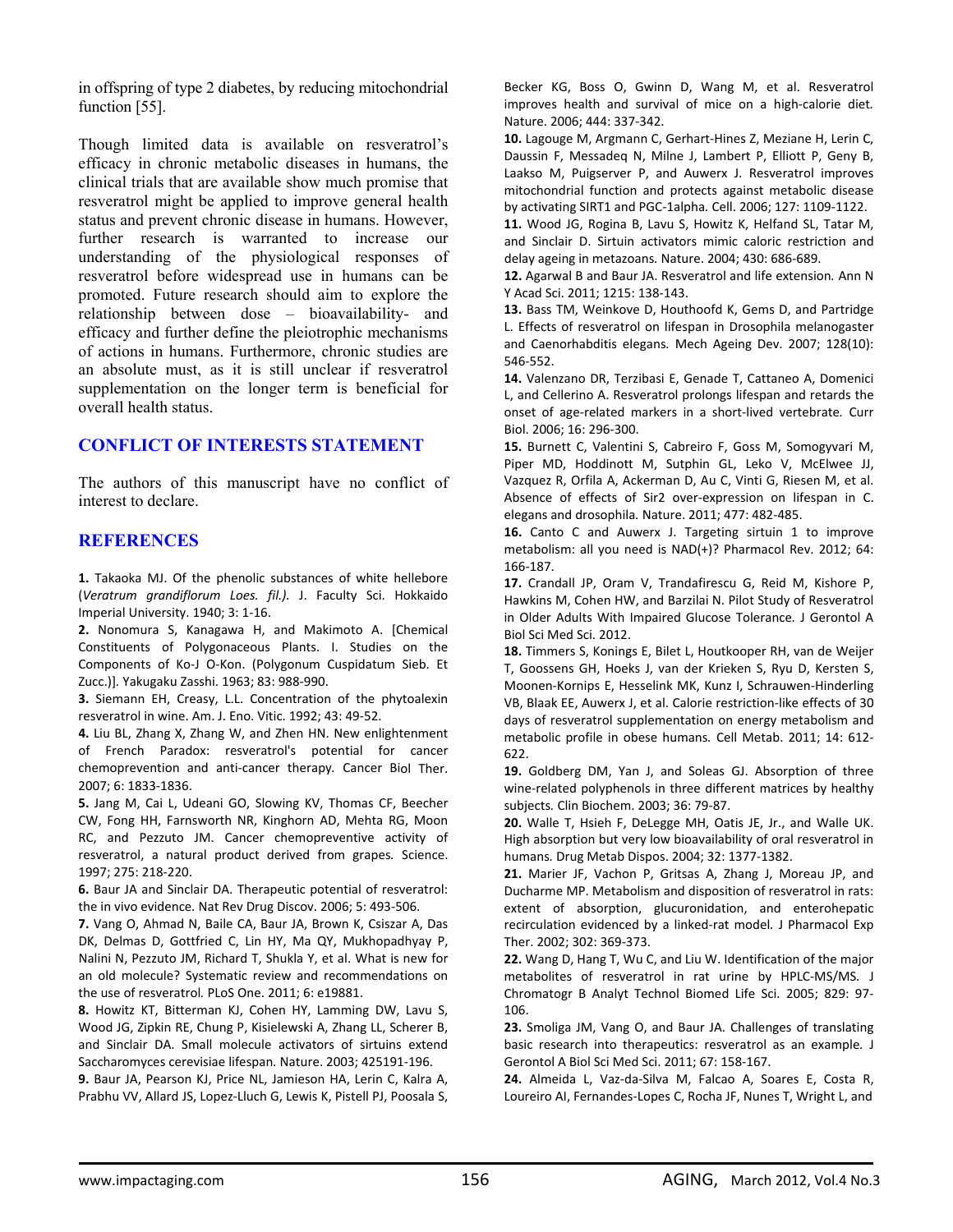Soares‐da‐Silva P. Pharmacokinetic and safety profile of trans‐ resveratrol in a rising multiple‐dose study in healthy volunteers*.* Mol Nutr Food Res. 2009; 53 Suppl 1: S7‐15.

**25.** Boocock DJ, Patel KR, Faust GE, Normolle DP, Marczylo TH, Crowell JA, Brenner DE, Booth TD, Gescher A, and Steward WP. Quantitation of trans‐resveratrol and detection of its metabolites in human plasma and urine by high performance liquid chromatography*.* J Chromatogr B Analyt Technol Biomed Life Sci. 2007; 848: 182‐187.

**26.** Waite KA, Sinden MR, and Eng C. Phytoestrogen exposure elevates PTEN levels*.* Hum Mol Genet. 2005; 14: 1457‐1463.

**27.** Pearce VP, Sherrell J, Lou Z, Kopelovich L, Wright WE, and Shay JW. Immortalization of epithelial progenitor cells mediated by resveratrol*.* Oncogene. 2008; 27: 2365‐2374.

**28.** Calabrese EJ, Mattson MP, and Calabrese V. Resveratrol commonly displays hormesis: occurrence and biomedical significance*.* Hum Exp Toxicol. 2010; 29: 980‐1015.

**29.** Pearson KJ, Baur JA, Lewis KN, Peshkin L, Price NL, Labinskyy N, Swindell WR, Kamara D, Minor RK, Perez E, Jamieson HA, Zhang Y, Dunn SR, Sharma K, Pleshko N, Woollett LA, et al. Resveratrol delays age-related deterioration and mimics transcriptional aspects of dietary restriction without extending life span*.* Cell Metab. 2008; 8: 157‐168.

**30.** Dudley J, Das S, Mukherjee S, and Das DK. Resveratrol, a unique phytoalexin present in red wine, delivers either survival signal or death signal to the ischemic myocardium depending on dose*.* J Nutr Biochem. 2009; 20: 443‐452.

**31.** Reagan‐Shaw S, Nihal M, and Ahmad N. Dose translation from animal to human studies revisited*.* FASEB J. 2008; 22: 659‐661.

**32.** Halliwell B. Dietary polyphenols: good, bad, or indifferent for your health? Cardiovasc Res. 2007; 73: 341‐347.

**33.** Barger JL, Walford RL, and Weindruch R. The retardation of aging by caloric restriction: its significance in the transgenic era*.* Exp Gerontol. 2003; 38: 1343‐1351.

**34.** McCay CM, Crowell MF, and Maynard LA. The effect of retarded growth upon the length of life span and upon the ultimate body size The Journal of nutrition. 1935; 10: 63‐79.

**35.** Brachmann CB, Sherman JM, Devine SE, Cameron EE, Pillus L, and Boeke JD. The SIR2 gene family, conserved from bacteria to humans, functions in silencing, cell cycle progression, and chromosome stability*.* Genes Dev. 1995; 9: 2888‐2902.

**36.** Baur JA. Resveratrol, sirtuins, and the promise of a DR mimetic*.* Mech Ageing Dev. 2010; 131: 261‐269.

**37.** Barger JL, Kayo T, Vann JM, Arias EB, Wang J, Hacker TA, Wang Y, Raederstorff D, Morrow JD, Leeuwenburgh C, Allison DB, Saupe KW, Cartee GD, Weindruch R, and Prolla TA. A low dose of dietary resveratrol partially mimics caloric restriction and retards aging parameters in mice*.* PLoS One. 2008; 3: e2264. **38.** Borra MT, Smith BC, and Denu JM. Mechanism of human SIRT1 activation by resveratrol*.* J Biol Chem. 2005; 280: 17187‐ 17195.

**39.** Kaeberlein M, McDonagh T, Heltweg B, Hixon J, Westman EA, Caldwell SD, Napper A, Curtis R, DiStefano PS, Fields S, Bedalov A, and Kennedy BK. Substrate‐specific activation of sirtuins by resveratrol*.* J Biol Chem. 2005; 280: 17038‐17045.

**40.** Dasgupta B and Milbrandt J. Resveratrol stimulates AMP kinase activity in neurons*.* Proc Natl Acad Sci U S A. 2007; 104: 7217‐7222.

**41.** Feige JN, Lagouge M, Canto C, Strehle A, Houten SM, Milne JC, Lambert PD, Mataki C, Elliott PJ, and Auwerx J. Specific SIRT1 activation mimics low energy levels and protects against diet‐ induced metabolic disorders by enhancing fat oxidation*.* Cell Metab. 2008; 8: 347‐358.

**42.** Park CE, Kim MJ, Lee JH, Min BI, Bae H, Choe W, Kim SS, and Ha J. Resveratrol stimulates glucose transport in C2C12 myotubes by activating AMP‐activated protein kinase*.* Exp Mol Med. 2007; 39: 222‐229.

**43.** Zini R, Morin C, Bertelli A, Bertelli AA, and Tillement JP. Effects of resveratrol on the rat brain respiratory chain*.* Drugs Exp Clin Res. 1999; 25: 87‐97.

**44.** Hawley SA, Ross FA, Chevtzoff C, Green KA, Evans A, Fogarty S, Towler MC, Brown LJ, Ogunbayo OA, Evans AM, and Hardie DG. Use of cells expressing gamma subunit variants to identify diverse mechanisms of AMPK activation*.* Cell Metab. 2010; 11: 554‐565.

**45.** Suchankova G, Nelson LE, Gerhart‐Hines Z, Kelly M, Gauthier MS, Saha AK, Ido Y, Puigserver P, and Ruderman NB. Concurrent regulation of AMP‐activated protein kinase and SIRT1 in mammalian cells*.* Biochem Biophys Res Commun. 2009; 378: 836‐841.

**46.** Um JH, Park SJ, Kang H, Yang S, Foretz M, McBurney MW, Kim MK, Viollet B, and Chung JH. AMP‐activated protein kinase‐ deficient mice are resistant to the metabolic effects of resveratrol*.* Diabetes. 2010; 59: 554‐563.

**47.** Canto C and Auwerx J. AMP‐activated protein kinase and its downstream transcriptional pathways*.* Cell Mol Life Sci. 2010; 67: 3407‐3423.

**48.** Canto C and Auwerx J. Caloric restriction, SIRT1 and longevity*.* Trends Endocrinol Metab. 2009; 20: 325‐331.

**49.** Dal‐Pan A, Blanc S, and Aujard F. Resveratrol suppresses body mass gain in a seasonal non‐human primate model of obesity*.* BMC Physiol. 2010; 10: 11.

**50.** Dal‐Pan A, Terrien J, Pifferi F, Botalla R, Hardy I, Marchal J, Zahariev A, Chery I, Zizzari P, Perret M, Picq JL, Epelbaum J, Blanc S, and Aujard F. Caloric restriction or resveratrol supplementation and ageing in a non‐human primate: first‐year outcome of the RESTRIKAL study in Microcebus murinus*.* Age (Dordr). 2011; 33: 15‐31.

**51.** Elliott PJ, Walpole S, Morelli L, Lambert PD, Lunsmann W, Westphal CH, and Lavu S. Resveratrol/SRT‐501*.* Drugs Fut. 2009; 34: 291‐295.

**52.** Brasnyo P, Molnar GA, Mohas M, Marko L, Laczy B, Cseh J, Mikolas E, Szijarto IA, Merei A, Halmai R, Meszaros LG, Sumegi B, and Wittmann I. Resveratrol improves insulin sensitivity, reduces oxidative stress and activates the Akt pathway in type 2 diabetic patients*.* Br J Nutr. 2011: 1‐7.

**53.** Ghanim H, Sia CL, Abuaysheh S, Korzeniewski K, Patnaik P, Marumganti A, Chaudhuri A, and Dandona P. An antiinflammatory and reactive oxygen species suppressive effects of an extract of Polygonum cuspidatum containing resveratrol*.* J Clin Endocrinol Metab. 2010; 95: E1‐8.

**54.** Timmers S, Konings E, Bilet L, Houtkooper RH, van de Weijer T, Goossens GH, Hoeks J, van der Krieken S, Ryu D, Kersten S, Moonen‐Kornips E, Hesselink MK, Kunz I, Schrauwen‐Hinderling VB, Blaak EE, Auwerx J, et al. Calorie Restriction‐like Effects of 30 Days of Resveratrol Supplementation on Energy Metabolism and Metabolic Profile in Obese Humans*.* Cell Metab. 2011; 14: 612‐ 622.

**55.** Rutanen J, Yaluri N, Modi S, Pihlajamaki J, Vanttinen M, Itkonen P, Kainulainen S, Yamamoto H, Lagouge M, Sinclair DA, Elliott P, Westphal C, Auwerx J, and Laakso M. SIRT1 mRNA